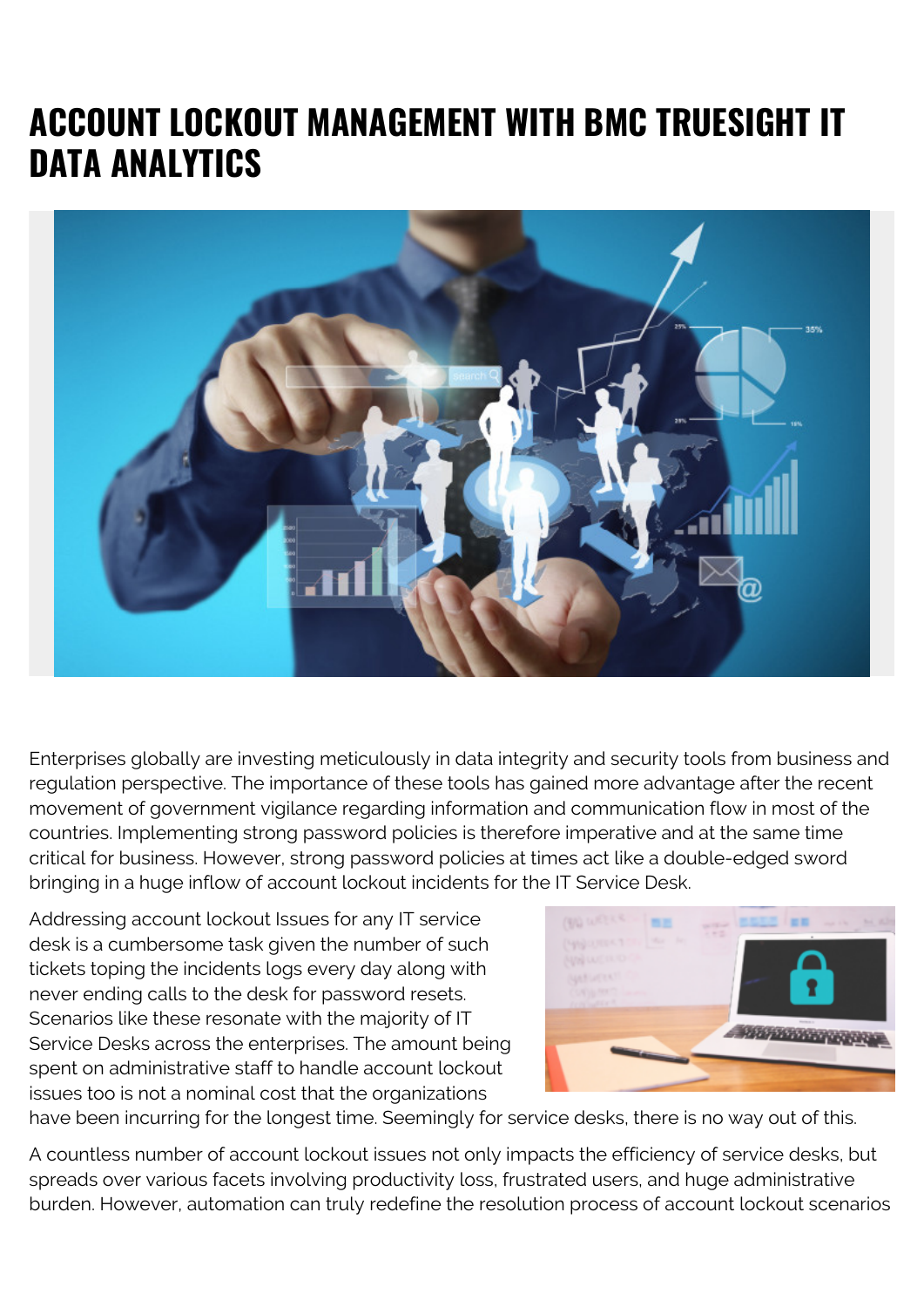while offering an enhanced user experience to both the service desks and the users.

This white paper highlights, how automation of account lockout resolution can save hours of productivity for the users and the service desk teams at smaller and larger organizations. BMC IT has effectively saved productivity time of its service desk by using BMC TrueSight IT Data Analytics. The number of hours invested in resolving such cases was brought down drastically from an average of 3-4 hours each ticket to a mere 10 minutes.



# **Current Scenario**

Account lockout is a process of automatically disabling a user account based on specified criteria like too many failed login attempts. Failed login situations could arise due to various reasons, for example, a user returning from a long holiday and after somehow pushing himself back to work he tries to remember his password, he makes several guesses but ends up exceeding a given number of attempts. In another situation, the user can mistype password five times simply because he has not had his coffee yet. This makes account locked out and typically follows with a phone call to the helpdesk. The entire process consumes crucial business resources in terms of the time spent by the service desk on resolving this issue as well as the loss of employee/user productivity. Similarly, password expiry poses another challenge as once a password is changed, it gets updated only in Active Directory and nowhere else. Thus, leaving a user locked out from his/her account.

Even the most efficient organizations spend a significant amount of time and cost on account lockout management. On average, IT departments spend almost one-third of their total productive time on the resolution of user lockouts and password issues. The time that IT staff spends on these problems is only the top of the iceberg, as soon as we consider the lost user productivity and service downtime, the impressions are likely to rise by manifold.

# **Typical Account Lockout Resolution Workflow Use Case**

A general task flow, when a user gets locked out generally looks like as mentioned below:

- "Account Locked Out' error reflects on the user's screen, following which the user contacts the service desk.
- The service desk engineer verifies the user and unlocks the account.
- If the problem persists, the user calls service desk once again and asks for further investigation.
- Service desk engineer performs a routine lookup of possible sources of account references.
- After checking all account references, service desk engineer unlocks the account.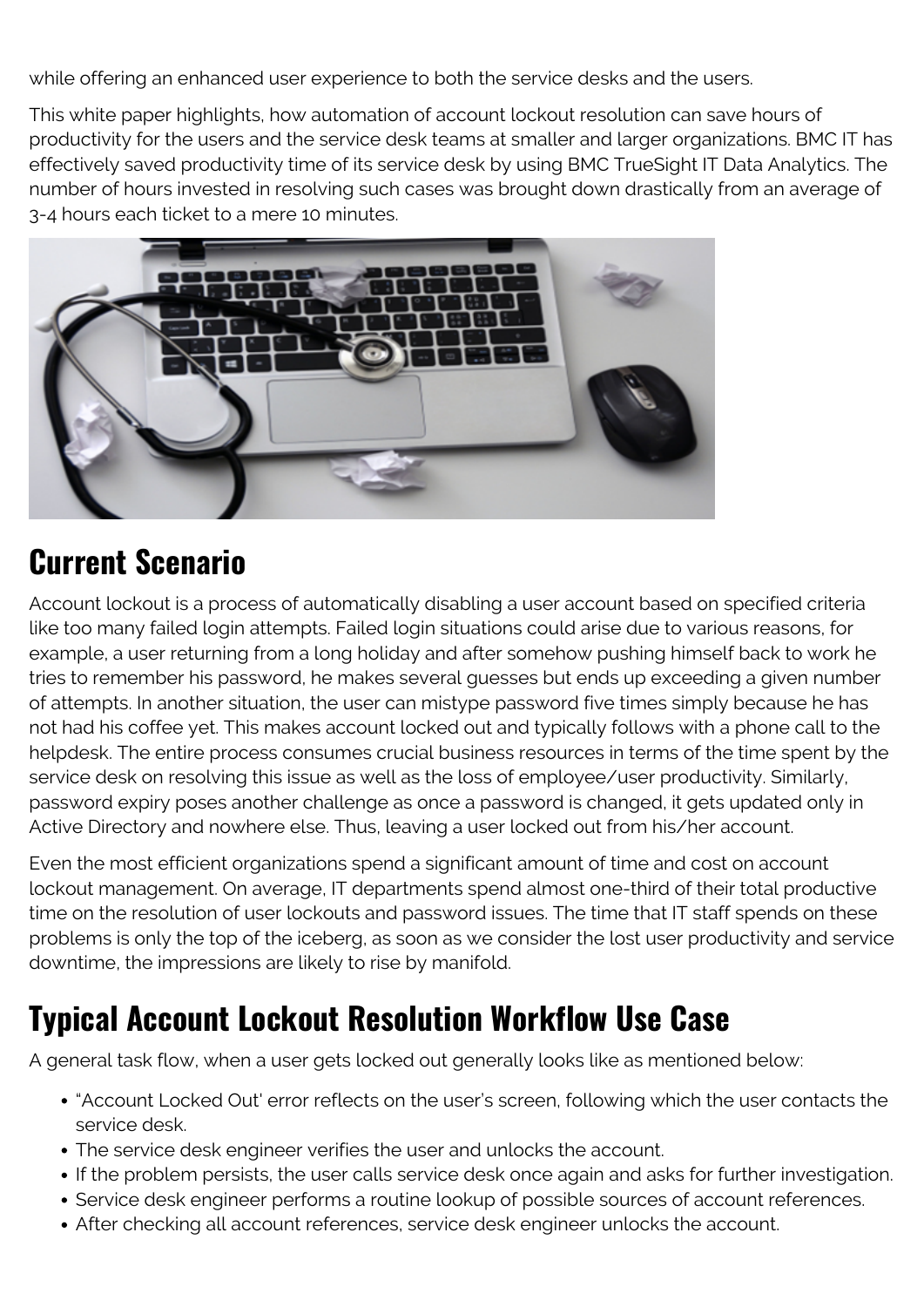If the problem persists anyway, the service desk engineer would reach to DC Admin to perform the further investigation. It is difficult for even a Level 3 engineer to search all DC servers, number of log files, and events to identify the source details of the lockout for a specific user.



#### **BMC IT Introduced the Change**

BMC IT Service Desk receives more than 1,000 incidents monthly for account lockout issues. Service Desk's best approach was to try and test multiple resolutions to identify possible cause, Resolution times ranged from 3-4 hours. The productivity impact was 3,000-4,000 hours per month. Part of the challenge was that there were so many different services and infrastructure involved that the support analysts could not get a clear root cause to address the failing logins.

IT initiated an effort to address this issue using BMC TrueSight IT Data Analytics (ITDA). By integrating all relevant services, defining appropriate logging levels, and collecting all the data from the required sources to provide a comprehensive view of source devices and services. The team then prioritized triage based on the highest volume sources to draft knowledge that would quickly resolve the lockout depending on application and device.

The new visibility allowed the team to confidently identify root cause and resolve issues in 10 minutes vs. 3-4 hours.

ITDA is configured to collect the logs from 12 DC servers and 4 exchange servers and in total Collecting the logs from 32 Log files .

Now Service Desk is enabled to use a single query to run across multiple servers and log files to provide the result within a few minutes.

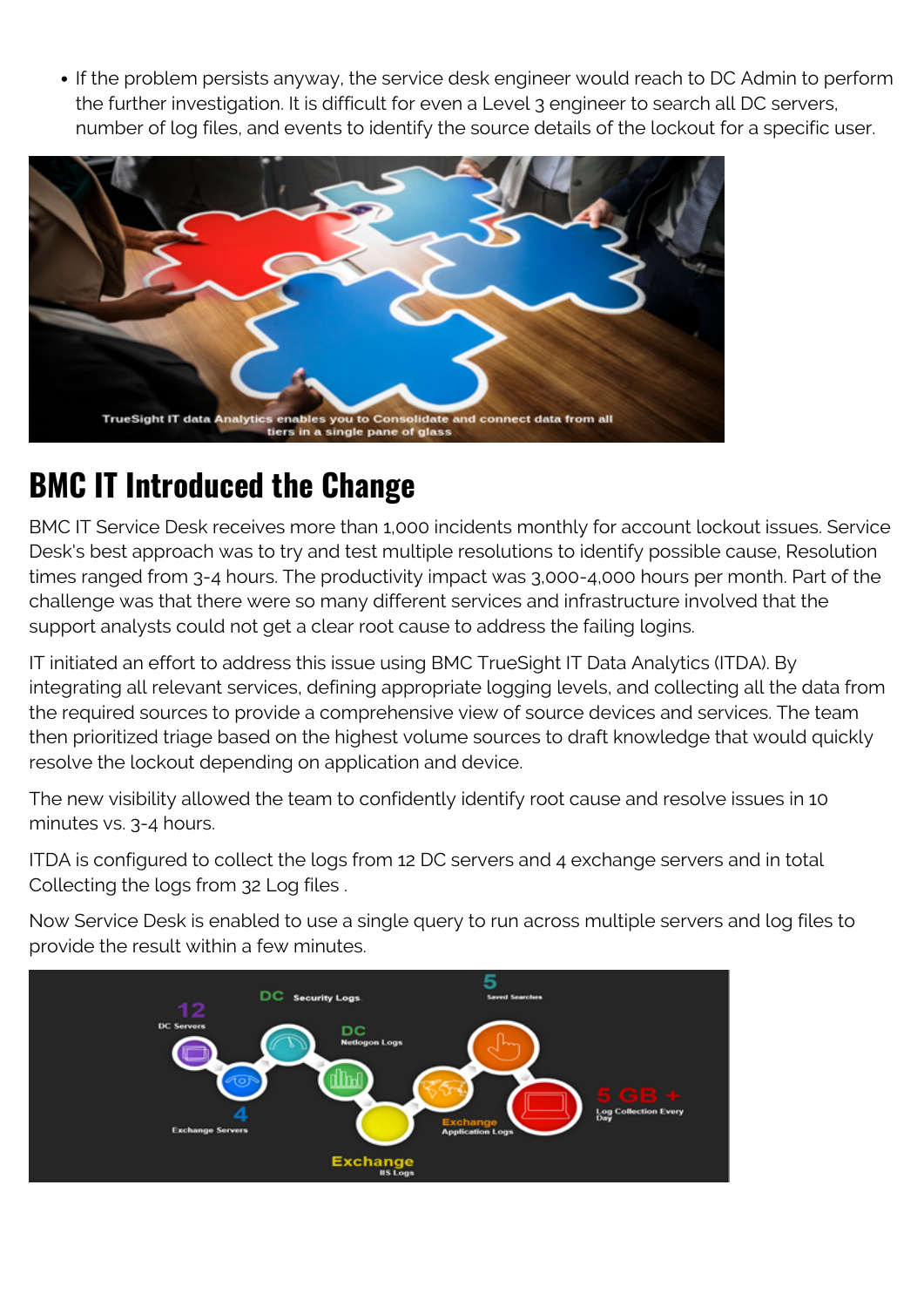# **Using BMC TrueSight IT Data Analytics Solution**

- A user receives 'Account Locked out' error and calls the service desk.
- SD Engineer Logs in to TrueSight ITDA to run the query.
- The engineer receives the result with source details causing the lockout.

This adoption has brought down the actual resolution time of the requests drastically to help in reducing the productivity loss for the end users. BMC IT in turn too has saved time and efforts of its L3 Team, which now can focus on other critical issues.



# **How TrueSight IT Data Analytics Configured**

TrueSight IT Data Analytics is configured to collect the DC Netlog and Security Logs in real time.

- TrueSight ITDA is configured to collect the logs from 12 DC servers and 4 exchange servers
- The Log collection is enabled using BMC Patrol Agent running with ITDA KM
- All the collectors are Tagged with Service name "Active Directory "which makes ease of Search / Consolidation and with context "Account Lockout"
- All the Data collectors are configured with 30 Days retention period to help analyse historical logs
- The Search query on DC security Logs has been configured to check the event ID = 4740, which triggers the lockout event
- The Saved Search has been configured to extract the Field 'Source Network Address' causing lockout and user account name
- The Search Query for Netlog has been configured to check the error "Returns 0xC000006A" and field extraction for user account



**Saved Search for DC Security Logs:**